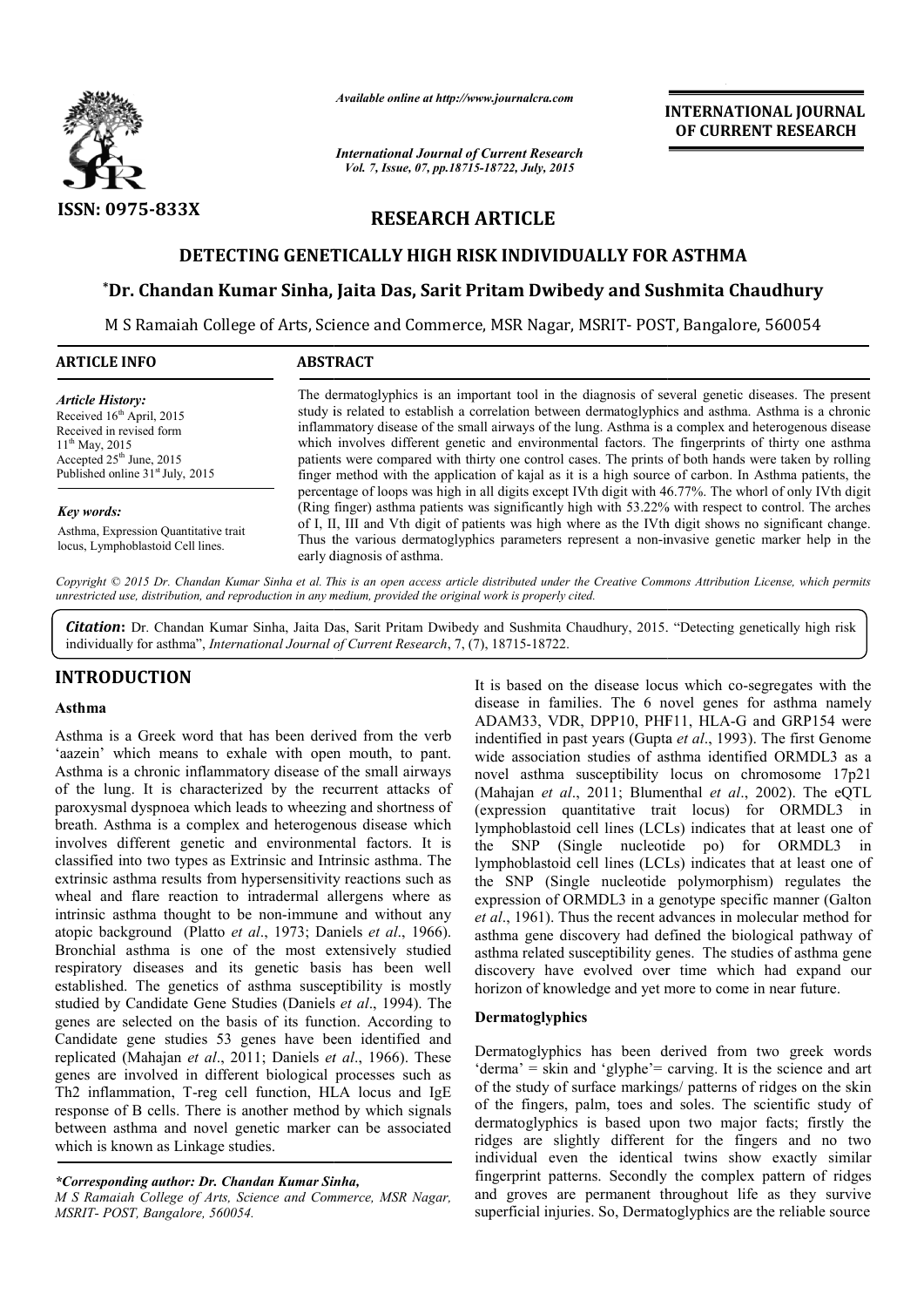|                 |                | TН                        | РF                       | МF                    | RF                   | LF                       |
|-----------------|----------------|---------------------------|--------------------------|-----------------------|----------------------|--------------------------|
|                 | 1              | $32 + 27 = 59$            | 17                       | 16                    | $12+12=24$           | $15+14=29$               |
|                 | $\overline{2}$ | $12 + 8 = 20$             | 9+12=21                  | 6                     | 10                   | 14                       |
|                 | 3              | 10                        | 8                        | 10                    | 8                    | 12                       |
|                 | 4              | 0                         | 12                       | 14                    | 15                   | 12                       |
|                 | 5              | 17                        | 0                        | 8                     | 5                    | 8                        |
|                 | 6              | $20+40=60$                | 12                       | 12                    | 12                   | 13                       |
|                 | 7              | 15                        | 15                       | 15                    | 13                   | 11                       |
|                 | 8              | 16                        | 13                       | 13                    | 20                   | 8                        |
|                 | 9              | $28 + 32 = 60$            | $17 + 21 = 38$           | $14 + 17 = 31$        | $20+17=37$           | $18 + 2 = 20$            |
| ASTHMA PATIENTS | 10             | 16                        | 8                        | 13                    | 14                   | 12                       |
|                 | 11             | $15+8=23$                 | $13 + 8 = 21$            | $18 + 13 = 31$        | $12 + 13 = 25$       | 13                       |
|                 | 12             | 12                        | 12                       |                       | $10$   $10+14=24$    | 9                        |
|                 | 13             | 11                        | 8                        | 12                    | 8                    | 12                       |
|                 | 14             | 15                        | 12 <sub>l</sub>          | $14 + 21 = 35$        | $16 + 24 = 40$       | 14                       |
|                 | 15             | 20                        | $14 + 14 = 28$           | $14 + 15 = 29$        | 18+17=35             | 18                       |
|                 | 16             | 0                         | 5                        | 10                    | 15                   | 4                        |
|                 | 17             | 7                         | 10                       | 8                     | 12                   | 10                       |
|                 | 18             | 0                         | $3+4=7$                  | $5+9=14$              | $7+16=23$            | $4 + 12 = 16$            |
|                 | 19<br>20       | 0<br>14                   | 3<br>14                  | 12<br>$9 + 8 = 17$    | 14<br>$10+11=21$     | 9<br>$7+10=17$           |
|                 | 21             | 7                         | 12                       |                       | $8110 + 8 = 18$      | 13                       |
|                 | 22             | $8 + 9 = 17$              | $7 + 5 = 12$             | 12                    | 18                   | 11                       |
|                 | 23             | 16                        | 8                        | 12                    | 14                   | 18                       |
|                 | 24             | 18                        | 11                       | 8                     | 14                   | 15                       |
|                 | 25             | $10+8=18$                 | $10+8=18$                |                       | $15 8+20=28$         | $6+14=20$                |
|                 | 26             | 12                        | 2                        | 8                     | 13                   | 4                        |
|                 | 27             | 20                        | $16+15=31$               | $14 + 12 = 26$        | $28+16=44$           | 18                       |
|                 | 28             | 10                        | 13                       | 10                    | 19                   | 15                       |
|                 | 29             | 10                        |                          | $20$   20+12=32       | $21+15=36$           | 18                       |
|                 | 30             | $14 + 18 = 32$            |                          | 24 15 + 23 = 38       | $15 + 8 = 23$        | $10+12=22$               |
|                 | 31             | $32 + 27 = 59$            | 17                       | 16                    | $12 + 12 = 24$       | 15+14=29                 |
|                 |                |                           |                          |                       |                      |                          |
|                 | 1              | 14                        | 5                        | $7 + 1 = 8$           | $13 + 3 = 16$        | $8 + 4 = 12$             |
|                 | 2              | 17+11=28                  | $15+12=27$               | 23                    | 12+11=23             | 19+11=30                 |
|                 | 3              | 15                        | $8 + 17 = 25$            | 10                    | $6 + 7 = 13$         | $6+19=25$                |
|                 | 4              | $21+7=28$                 | $7+10=17$                | $12 + 15 = 27$        | 18                   | $15+5=20$                |
|                 | 5              | $6 + 9 = 15$              | 8                        | $4 + 19 = 23$         | 0                    | $2+21=23$                |
|                 | 6              | 12                        | $12+4=16$                | $9+15=24$             | $7 + 4 = 11$         | $13+16=29$               |
|                 | 7              | $9+15=24$                 | $12 + 14 = 26$           | 18+15=33              | $9+14=23$            | 7                        |
|                 | 8<br>9         | 15+17=32                  | $7+12=19$                | 9                     | 19+17=36             | $8 + 16 = 24$            |
|                 | 10             | $5+18=23$<br>7+16=23      | 17+11=34<br>$5 + 9 = 14$ | 19+12=31<br>11+18=29  | 18<br>18+6=24        | 16+10=26<br>$8 + 9 = 17$ |
|                 | 11             | 17                        | $11+17=28$               | $8 + 12 = 20$         | 18+17=35             | 7+15=22                  |
|                 | 12             | 12+16=28                  | 0                        | $6 + 8 = 14$          | 19                   | 11+11=22                 |
|                 | 13             | $17 + 6 = 23$             | 18+15=33                 | 12+7=19               | 15+14=29             | 12+14=26                 |
|                 | 14             | $10+12=22$                | 19                       | $8 + 12 = 20$         | $4 + 8 = 12$         | 15                       |
| CONTROL         | 15             | 13                        | $12+15=27$               | 16+12=28              | 12                   | 17+9=26                  |
|                 | 16             | 15+18=33                  | $19+3=22$                | 12+19=31              | $17 + 18 = 35$       | $16 + 11 = 27$           |
|                 | 17             | 18+11=29                  | 18                       | 16+12=28              | 11+16=27             | $7+15=22$                |
|                 | 18             | $9+12=21$                 | $3 + 8 = 11$             | 19+17=36              | 10+14=24             | 13                       |
|                 | 19             | $6 + 5 = 11$              | 5+16=21                  | 14                    | $7+7=14$             | $14 + 10 = 24$           |
|                 | 20             | $2 + 14 = 16$             | $6 + 3 = 9$              | 13+14=27              | 11+13=24             | $9+17=26$                |
|                 | 21             | $21+2=23$                 | 10                       | $19+4=23$             | 11+17=28             | 15+18=33                 |
|                 | 22             | 16+12=28                  | $12 + 8 = 20$            | 15+16=31              | 19+13=32             | $8 + 6 = 14$             |
|                 | 23             | 15+12=27                  | $17+11=28$               | 11+18=29              | 19+12=31             | 16+5=21                  |
|                 | 24             | $11+14=25$                | 17+14=31                 | 11+12=23              | 20+13=33             | 18+13=31                 |
|                 | 25             | $4 + 13 = 17$             | $16+17=33$               | $12+9=21$             | 18+17=35             | 18+6=24                  |
|                 | 26             | 14+11=25                  | 15+15=30                 | 12+17=19              | 15+8=23              | 11                       |
|                 | 27             | 19                        | $15+19=34$               | 15+11=26              | $16+7=23$            | 5+12=17                  |
|                 | 28             | 17+19=36                  | $11+10=21$               | 17+4=21               | 6+13=19              | 19+14=33                 |
|                 | 29             | 12+12=24<br>$17 + 6 = 23$ | $17+11=28$               | $6 + 17 = 23$         | $8 + 2 = 10$         | 17+15=32                 |
|                 | 30<br>31       | $11+16=27$                | 17<br>$10+12=22$         | 17+12=29<br>$11+7=18$ | 12+14=26<br>12+13=25 | 17<br>$2 + 21 = 23$      |
|                 |                |                           |                          |                       |                      |                          |

## Table 1. Left hand observation for Asthma Patients and Controls Ridge Counts

TH- Thumb, PF- Pointing finger, MF- Middle finger, RF- Ring finger, LF- Little finger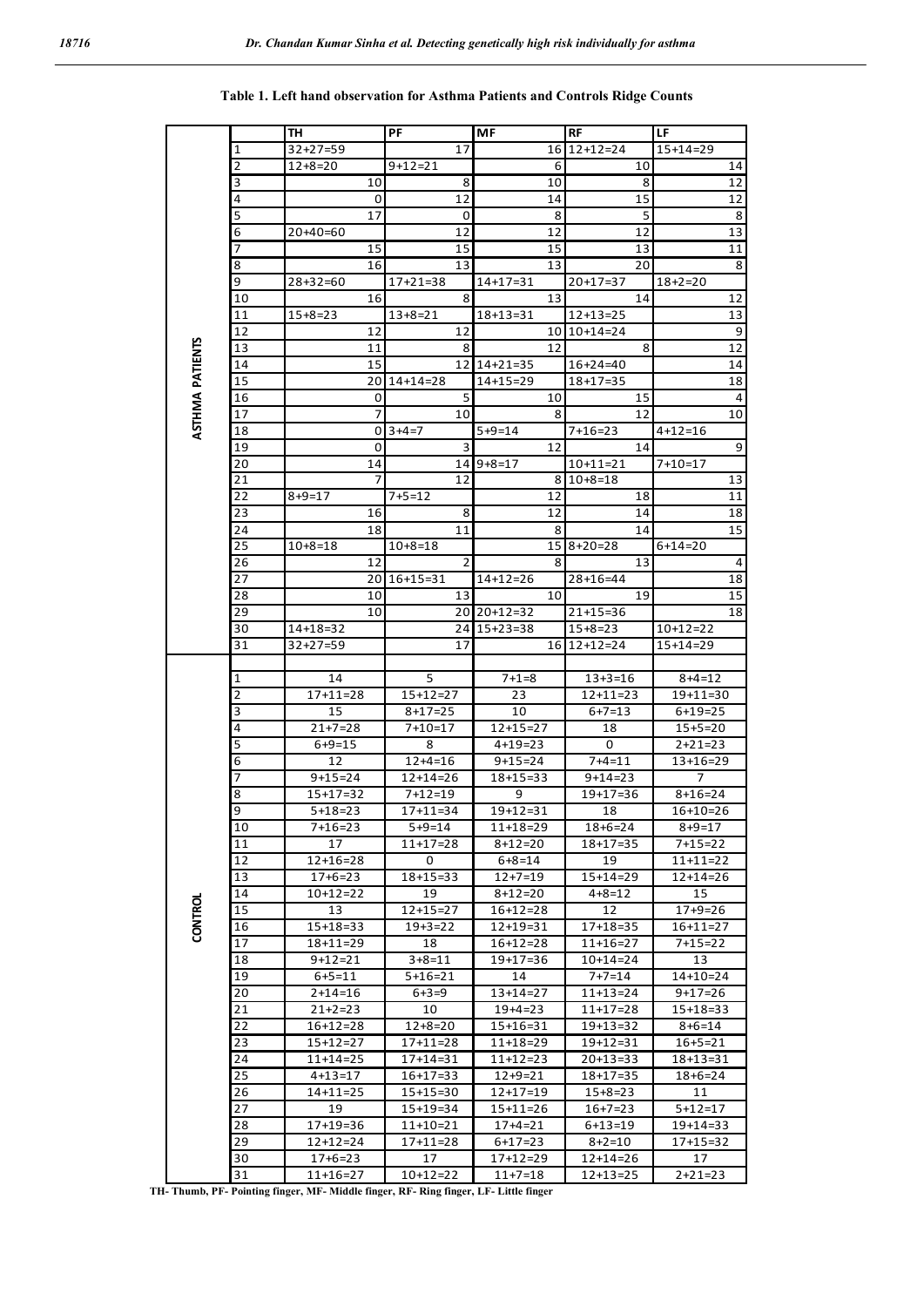|                        |                 | ΤН                                     | PF                       | <b>MF</b>        | RF              | LF                    |
|------------------------|-----------------|----------------------------------------|--------------------------|------------------|-----------------|-----------------------|
|                        | 1               | 18+16=34                               | $12+12=24$               | 121              | $15+18=33$      | 14                    |
|                        | 2               | 12+18=30                               | $17+18=35$               |                  | $0 18+12=30$    | 23                    |
|                        | 3               | $21+14=35$                             | $16+12=28$               | 14 I             | $20+21=41$      |                       |
|                        |                 |                                        |                          |                  |                 | $15+12=27$            |
|                        | 4               | 14                                     | 13                       | 12               | $12+8=20$       | 12                    |
|                        | 5               | 12                                     | з                        | O                |                 | 12                    |
|                        | 6               | $30+28=58$                             | 14                       | 20               | 13              | 18                    |
|                        |                 |                                        |                          |                  |                 |                       |
|                        | 7               | 20                                     | $16+22=38$               | 18               | 18              | 16                    |
|                        | 8               | 18+18=36                               | 8                        |                  | $10$   16+17=33 | 15                    |
|                        | 9               | $18+20=38$                             | $24+20=44$               | $18+12=30$       | $18+18=36$      | 16                    |
|                        | 10              | 18                                     | O                        | 5                | $14+12=26$      | 12                    |
|                        |                 |                                        |                          |                  |                 |                       |
|                        | 11              | 17+21=38                               | $10+15=25$               | $12+11=23$       | 14              | 14                    |
|                        | 12              | 17                                     | 5                        |                  | $10 12+9=21$    | 5                     |
|                        | 13              | 10                                     | 8                        | 9                | 11              | 10                    |
| <b>ASTHMA PATIENTS</b> |                 |                                        |                          |                  | $17+14=31$      |                       |
|                        | 14              | 20                                     |                          | 14 19 + 14 = 33  |                 | 14                    |
|                        | 15              | 16                                     | $14+10=24$               | $14+10=24$       | $10+12=22$      | $22+19=41$            |
|                        | 16              | 6                                      | O                        |                  | $10$   16+5=21  | $16 + 5 = 21$         |
|                        | 17              | $18+7=25$                              | $12+13=25$               | 13               | 12              | O                     |
|                        |                 |                                        |                          |                  |                 |                       |
|                        | 18              | O                                      | o                        | $\overline{a}$   | 9               | 6                     |
|                        | 19              | 22                                     | 8                        | 9                | 13              | 10                    |
|                        | 20              | $15+10=25$                             | O                        | 12               | $10+14=24$      | 14                    |
|                        |                 |                                        |                          |                  |                 |                       |
|                        | 21              | 12                                     | 14                       | 9                | 21              | $8 + 4 = 12$          |
|                        | 22              | 13                                     | 8                        | 13               | 16              | 13                    |
|                        | 23              | 8                                      | 12                       | 4                | 3               | $10+6=16$             |
|                        | 24              | 24                                     | 18                       | 15 l             | $4 + 13 = 17$   | $\overline{1}2$       |
|                        |                 |                                        |                          |                  |                 |                       |
|                        | $\overline{25}$ | $18+15=33$                             | $18+15=33$               | 16               | $25+12=37$      | $12+8=20$             |
|                        | 26              | 17                                     | 3                        | 7                | 5               | $\overline{2}$        |
|                        | $\overline{27}$ | 14                                     | $13+10=23$               | $20+16=36$       | $14+18=32$      | 12                    |
|                        |                 |                                        |                          |                  |                 |                       |
|                        | 28              | 18                                     | 12                       | 8                | 18              | 8                     |
|                        | 29              | 20                                     | $18+18=36$               |                  | 18 22 + 12 = 34 | 14                    |
|                        | 30              | $19+12=31$                             | $21+23=44$               | 20 I             | $20+12=32$      | $16+8=24$             |
|                        | 31              | $18+16=34$                             | $12+12=24$               | 12               | $15+18=33$      | 14                    |
|                        |                 |                                        |                          |                  |                 |                       |
|                        |                 |                                        |                          |                  |                 |                       |
|                        |                 |                                        |                          |                  |                 |                       |
|                        | $\mathbf 1$     | 12                                     | 12                       | 7                | 13              | 8                     |
|                        |                 | $7 + 11 = 18$                          | $5 + 12 = 17$            | 13               | 12              | $9+11=20$             |
|                        | <u>2</u>        |                                        |                          |                  |                 |                       |
|                        | 3               | $5 + 15 = 20$                          | 7+8=15                   | 10               | 9               | $12+8=20$             |
|                        | $\overline{4}$  | 21                                     | 7+11=18                  | 17               | 11              | $12+6=18$             |
|                        |                 | $12+6=18$                              | 10                       | 11               | 10              | $8+16=24$             |
|                        | $\overline{5}$  |                                        |                          | 2                |                 |                       |
|                        | 6               | $8 + 7 = 15$                           | 11                       |                  | $5+17=22$       | 12+12=24              |
|                        | $\overline{z}$  | 6+9=15                                 | 12                       | 8                | $12+8=20$       | 12+17=29              |
|                        | 8               | 13                                     | $18+15=33$               | 14               | 13+10=23        | $15+18=33$            |
|                        | 9               | o                                      | 18+16=34                 | 12               | 8               | $8 + 4 = 12$          |
|                        |                 |                                        |                          |                  |                 |                       |
|                        | <u> 10</u>      | 8                                      | 9                        | $12+6=18$        | $12+8=20$       | 9+10=19               |
|                        | <u> 11</u>      | 7                                      | $7+12=19$                | $12+8=20$        | $10+14=24$      | $\overline{9}$ +17=26 |
|                        | 12              | 12                                     | $15+10=25$               | $10+8=18$        | 18              | 17                    |
|                        |                 | $12+8=20$                              | O                        | $12+8=20$        | 14+16=30        | $16+12=28$            |
|                        | 13              |                                        |                          |                  |                 |                       |
|                        | 14              | 8                                      | $5 + 6 = 11$             | $7 + 11 = 18$    | 5               | $8 + 12 = 20$         |
|                        | <u> 15</u>      | $9 + 12 = 21$                          | 14+16=30                 | $12+8=20$        | $11+11=22$      | $11+5=16$             |
|                        | 16              | 8                                      | 7+12=19                  | 11+16=27         | 17              | $18+6=24$             |
|                        |                 | $11+13=24$                             | 12+14=26                 | 12+16=28         | $19+16=35$      | 15+14=29              |
| <b>CONTROL</b>         | 17              |                                        |                          |                  |                 |                       |
|                        | <u> 18 </u>     | $9+12=21$                              | 8+13=21                  | $12+7=19$        | 8               | $16+14=30$            |
|                        | 19              | 8                                      | $\mathbf{O}$             | 12               | $18 + 15 = 33$  | $16+12=28$            |
|                        | 20              | $9+17=26$                              | 18+16=34                 | $\overline{1}$ 7 | $\overline{15}$ | 12+18=30              |
|                        |                 | $8 + 11 = 19$                          | 11+18=29                 | $15+16=31$       | 12+13=25        | 19+18=37              |
|                        | 21              |                                        |                          |                  |                 |                       |
|                        | 22              | 7                                      | $\mathbf{o}$             | $15+12=27$       | 19              | 17                    |
|                        | 23              | 12                                     | 18                       | 16               | $12+6=18$       | 12                    |
|                        | 24              | $17+16=33$                             | 15                       | $16+17=33$       | 12              | 15+6=21               |
|                        |                 |                                        | 11                       |                  |                 | 17+12=29              |
|                        | 25              | $17+12=29$                             |                          | $9+17=26$        | $6 + 8 = 14$    |                       |
|                        | 26              | 18                                     | 15                       | 16+17=33         | 16              | $19+8=27$             |
|                        | 27              | $17+12=29$                             | 15                       | $12+8=20$        | 11+11=22        | $12+9=21$             |
|                        | 28              | $17+18=35$                             | 11                       | $9 + 8 = 17$     | $6 + 13 = 19$   | $19+17=36$            |
|                        |                 |                                        |                          |                  |                 |                       |
|                        | 29              | 18                                     | $17+6=23$                | $16 + 15 = 31$   | 17              | $19+18=37$            |
|                        | 30<br>31        | $17+16=33$<br>$\overline{1}1 + 6 = 17$ | $16+17=33$<br>$10+12=22$ | $18+7=25$<br>18  | 12<br>12+14=26  | 17+12=29<br>13+16=29  |

Table 2. Right hand observation for Asthma Patients and Control's Ridge Counts

of information due to its uniqueness and permanence features. The fingerprints have general ridges patterns which are grouped as loops, whorls and arches. The dermal ridges differentiation takes place early in the foetal development which is established in the third month of gestation period approximately from  $4<sup>th</sup>$  to  $10<sup>th</sup>$  week of gestation (Gupta *et al.*, 2003). Thus the genetic make up and environmental factors are responsible to affect the total finger ridge number.

Dermatoglyphics patterns have polygenic inheritance and it is a diagnostic tool for understanding the genetics of many diseases such as Down's syndrome, Kilnfelter's syndrome as well as in several chronic diseases like Diabetes Mellitus, Lung Tuberculosis and bronchial asthma (Holt *et al*., 1961; Platto *et al*., 1973).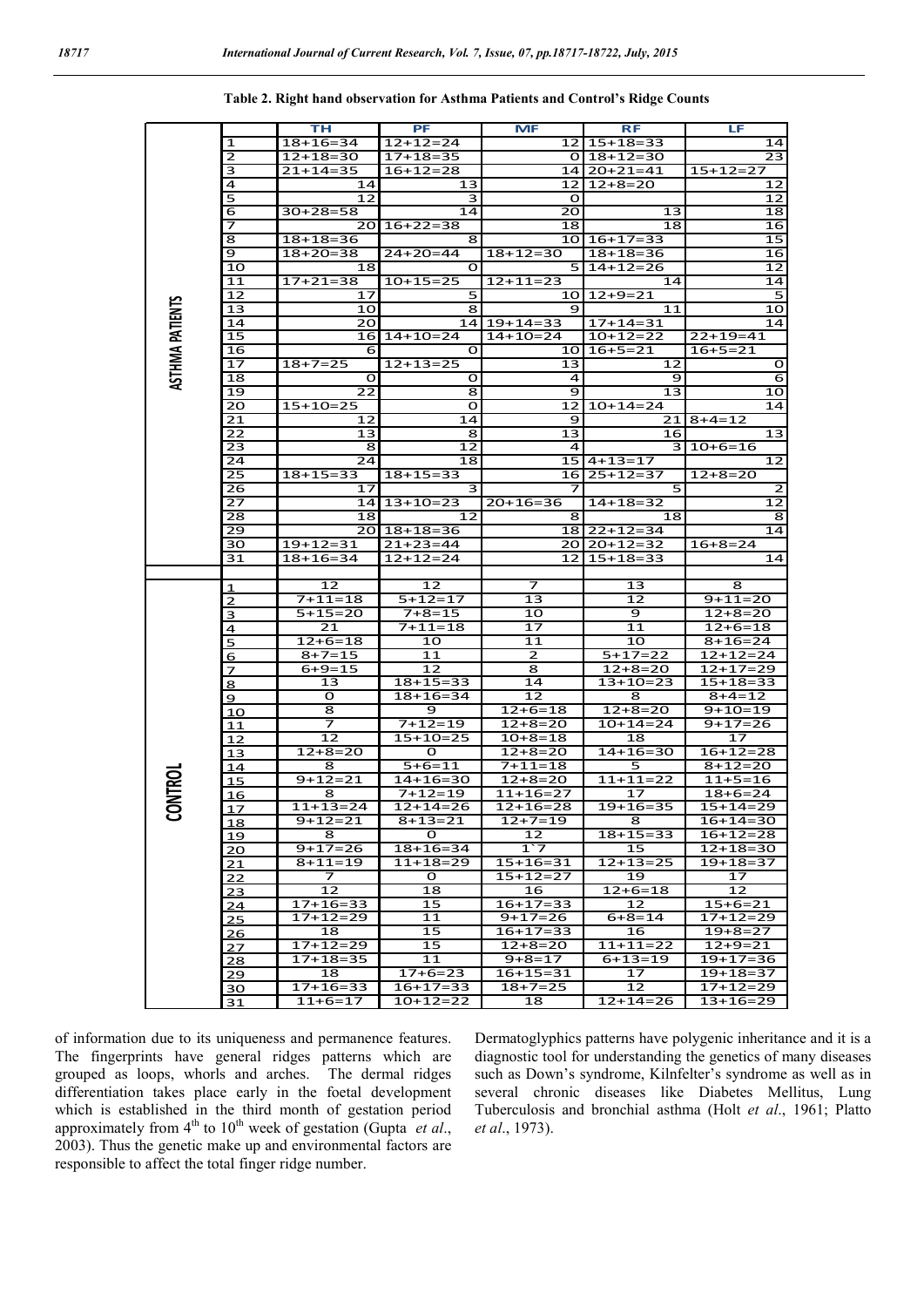|                 |                 | ТC                      | $\overline{PC}$         | DC                      | a                       | b                       | $\mathbf c$ | d                       | t                       | atd             | TН                       | PF                       | <b>MF</b>                | <b>RF</b>                     | LF                       |
|-----------------|-----------------|-------------------------|-------------------------|-------------------------|-------------------------|-------------------------|-------------|-------------------------|-------------------------|-----------------|--------------------------|--------------------------|--------------------------|-------------------------------|--------------------------|
|                 | 1               | v                       | ٧                       | v                       | Ν                       | N                       | V           | ٧                       | V                       |                 | UL                       | <b>RL</b>                | UL                       | UL                            | UL                       |
|                 | 2               | N                       | N                       | $\overline{\mathsf{v}}$ | N                       | N                       | И           | N                       | $\overline{\mathsf{v}}$ |                 | <b>DLW</b>               | <b>DLW</b>               | SA                       | <b>DLW</b>                    | UL                       |
|                 | 3               | v                       | V                       | v                       | Ν                       | Ν                       | N           | N                       | N                       | $34^\circ$      | <b>SLW</b>               | <b>SLW</b>               | UL                       | <b>DLW</b>                    | SLW                      |
|                 | 4               | N                       | ٧                       | V                       | N                       | N                       | N           | N                       | N                       | $32^{\circ}$    | UL                       | UL                       | $\overline{u}$           | <b>SLW</b>                    | UL                       |
|                 | 5               | v                       | ٧                       | v                       | N                       | $\overline{\mathsf{N}}$ | N           | $\overline{\mathsf{N}}$ | $\overline{\mathsf{N}}$ | $42^{\circ}$    | UL                       | UL                       | SA                       | UL                            | UL                       |
|                 | 6               | N                       | ٧                       | V                       | N                       | $\overline{\mathsf{N}}$ | Ν           | N                       | N                       | 42°             | <b>DLW</b>               | RL                       | UL                       | UL                            | UL                       |
|                 | 7               | N                       | $\overline{\mathsf{v}}$ | N                       | N                       | N                       | N           | Ñ                       | Ñ                       | 39 <sup>°</sup> | UL                       | <b>CPW</b>               | UL                       | UL                            | UL                       |
|                 | 8               | N                       | ٧                       | ٧                       | Ν                       | N                       | Ν           | N                       | N                       | $34^\circ$      | <b>SLW</b>               | UL                       | $\overline{\mathsf{U}}$  | <b>SLW</b>                    | UL                       |
|                 | 9               | N                       | ٧                       | N                       | Ν                       | Ν                       | N           | N                       | V                       |                 | <b>CPW</b>               | <b>SLW</b>               | <b>DLW</b>               | <b>CPW</b>                    | <b>CPW</b>               |
|                 | 10              | N                       | ٧                       | ٧                       | N                       | Ñ                       | N           | $\overline{\mathsf{N}}$ | N                       | 34°             | UL                       | SA                       | UL                       | <b>DLW</b>                    | UL                       |
|                 | 11              | N                       | N                       | V                       | N                       | $\overline{\mathsf{N}}$ | N           | Ñ                       | N                       | $40^{\circ}$    | <b>SLW</b>               | <b>DLW</b>               | <b>SLW</b>               | <b>DLW</b>                    | UL                       |
|                 | $\overline{12}$ | N                       | $\overline{\mathsf{v}}$ | N                       | $\overline{\mathsf{N}}$ | N                       | Ν           | N                       | $\overline{\mathsf{N}}$ | 46°             | UL                       | <b>CPW</b>               | $\overline{\mathsf{U}}$  | <b>SLW</b>                    | UL                       |
|                 | 13              | N                       | ٧                       | ٧                       | Ν                       | Ñ                       | Ν           | N                       | $\overline{\mathsf{v}}$ |                 | UL                       | UL                       | UL                       | UL                            | $\overline{\mathsf{U}}$  |
|                 | 14              | $\vee$                  | N                       | $\overline{\mathsf{v}}$ | Ν                       | N                       | N           | N                       | N                       | 39°             | UL                       | RL                       | <b>CPW</b>               | <b>SLW</b>                    | UL                       |
| ASTHMA PATIENTS | $\overline{15}$ | N                       | $\overline{\mathsf{v}}$ | ٧                       | N                       | N                       | N           | $\overline{\mathsf{N}}$ | $\overline{\mathsf{N}}$ | 33 <sup>°</sup> | <b>DLW</b>               | <b>DLW</b>               | <b>SLW</b>               | <b>SLW</b>                    | UL                       |
|                 | 16              | N                       | $\overline{\mathsf{N}}$ | $\vee$                  | N                       | Ñ                       | N           | Ñ                       | $\overline{\mathsf{N}}$ | $41^\circ$      | SA                       | UL                       | $\overline{u}$           | UL                            | SΑ                       |
|                 | 17              | v                       | $\overline{\mathsf{N}}$ | N                       | $\overline{\mathsf{N}}$ | $\overline{\mathsf{N}}$ | N           | Ñ                       | $\overline{\mathsf{N}}$ | 36°             | SA                       | <b>DLW</b>               | <b>SLW</b>               | <b>SLW</b>                    | <b>SLW</b>               |
|                 | 18              | v                       | ٧                       | V                       | N                       | Ñ                       | N           | Ñ                       | N                       | 36°             | SA                       | SΑ                       | $\overline{\mathsf{U}}$  | SLW                           | SLW                      |
|                 | 19              | $\vee$                  | $\overline{\mathsf{v}}$ | $\overline{\mathsf{v}}$ | N                       | N                       | N           | N                       | N                       | 42°             | $\overline{\mathsf{U}}$  | $\overline{\mathsf{U}}$  | $\overline{\mathsf{U}}$  | UL                            | UL                       |
|                 | 20              | N                       | ٧                       | v                       | Ν                       | Ν                       | Ν           | N                       | Ν                       | 41°             | <b>DLW</b>               | TA                       | UL                       | <b>CPW</b>                    | UL                       |
|                 | 21              | v                       | ٧                       | N                       | N                       | $\overline{\mathsf{N}}$ | N           | $\overline{\mathsf{N}}$ | $\overline{\mathsf{v}}$ |                 | UL                       | $\overline{\mathsf{U}}$  | <b>MUL</b>               | UL                            | <b>DLW</b>               |
|                 | 22              | $\vee$                  | ٧                       | N                       | N                       | N                       | N           | N                       | ٧                       |                 | <b>DLW</b>               | <b>DLW</b>               | MUL                      | UL                            | UL                       |
|                 | 23              | v                       | ٧                       | v                       | Ν                       | Ñ                       | Ν           | N                       | N                       | 33°             | <b>DLW</b>               | UL                       | UL                       | UL                            | UL                       |
|                 | 24              | v                       | $\overline{\mathsf{v}}$ | $\overline{\mathsf{v}}$ | N                       | Ñ                       | Ν           | N                       | N                       | $33^\circ$      | UL                       | RL                       | UL                       | <b>SLW</b>                    | UL                       |
|                 | $\overline{25}$ | N                       | N                       | ٧                       | Ν                       | $\overline{\mathsf{N}}$ | Ν           | N                       | N                       | 30 <sup>°</sup> | <b>DLW</b>               | <b>DLW</b>               | $\overline{\mathsf{U}}$  | <b>SLW</b>                    | <b>DLW</b>               |
|                 | 26              | v                       | N                       | V                       | Ν                       | Ν                       | Ν           | N                       | N                       | 32°             | UL                       | UL                       | $\overline{\mathsf{U}}$  | UL                            | UL                       |
|                 | 27              | V                       | V                       | ٧                       | N                       | $\overline{\mathsf{v}}$ | N           | $\overline{\mathsf{N}}$ | N                       | $34^\circ$      | UL                       | <b>DLW</b>               | <b>DLW</b>               | <b>DLW</b>                    | <b>CPW</b>               |
|                 | 28              | v                       | $\overline{\mathsf{v}}$ | N                       | N                       | $\overline{\mathsf{v}}$ | N           | $\overline{\mathsf{N}}$ | N                       | 35°             | UL                       | UL                       | $\overline{u}$           | <b>SLW</b>                    | UL                       |
|                 | 29              | v                       | $\overline{N}$          | V                       | N                       | N                       | N           | N                       | $\overline{\mathsf{N}}$ | $41^{\circ}$    | UL                       | <b>SLW</b>               | $\overline{\mathsf{U}}$  | <b>SLW</b>                    | UL                       |
|                 | 30              | N                       | ٧                       | ٧                       | Ν                       | N                       | Ν           | N                       | Ñ                       | 39°             | <b>SLW</b>               | <b>CPW</b>               | $\overline{\mathsf{U}}$  | SLW                           | SLW                      |
|                 | 31              | N                       | $\overline{\mathsf{v}}$ | V                       | N                       | N                       | N           | N                       | N                       | $36^{\circ}$    | <b>SLW</b>               | <b>DLW</b>               | UL                       | <b>SLW</b>                    | UL                       |
|                 |                 |                         |                         |                         |                         |                         |             |                         |                         |                 |                          |                          |                          |                               |                          |
|                 | 1               | N                       | N                       | v                       | N                       | N                       | N           | N                       | N                       | 40              | UL                       | UL                       | UL                       | UL                            | $\overline{\mathsf{U}}$  |
|                 | 2               | N                       | N                       | V                       | N                       | $\overline{N}$          | N           | N                       | N                       | 42              | <b>SLW</b>               | <b>SLW</b>               | UL                       | UL                            | <b>SLW</b>               |
|                 | 3               | N                       | v                       | N                       | $\overline{\mathsf{N}}$ | $\overline{\mathsf{N}}$ | N           | N                       | Ν                       | 41              | <b>SLW</b>               | <b>SLW</b>               | $\overline{\mathsf{U}}$  | $\overline{\mathsf{U}}$       | <b>SLW</b>               |
|                 | 4               | N                       | N                       | N                       | N                       | N                       | Ν           | N                       | $\overline{\mathsf{N}}$ | 43              | $\overline{\mathsf{U}}$  | <b>CPW</b>               | $\overline{\mathsf{U}}$  | $\overline{\mathsf{U}}$       | <b>SLW</b>               |
|                 | 5               | N                       | N                       | N                       | N                       | Ν                       | Ν           | N                       | N                       | 40              | <b>CPW</b>               | UL                       | $\overline{\mathsf{U}}$  | UL                            | <b>SLW</b>               |
|                 | $\overline{6}$  | N                       | N                       | N                       | N                       | Ñ                       | N           | $\overline{\mathsf{N}}$ | N                       | 41              | <b>CPW</b>               | UL                       | RL                       | <b>SLW</b>                    | <b>DLW</b>               |
|                 | 7               | N                       | V                       | N                       | N                       | N                       | N           | N                       | N                       | 42              | <b>CPW</b>               | UL                       | UL                       | <b>SLW</b>                    | <b>CPW</b>               |
|                 | 8               | N                       | v                       | N                       | N                       | $\overline{\mathsf{N}}$ | Ν           | N                       | Ν                       | 42              | UL                       | <b>DLW</b>               | UL                       | <b>SLW</b>                    | <b>CPW</b>               |
|                 | $\overline{9}$  | N                       | N                       | N                       | N                       | N                       | N           | $\overline{\mathsf{N}}$ | N                       | 40              | SA                       | <b>DLW</b>               | UL                       | UL                            | <b>DLW</b>               |
|                 | 10              | N                       | N                       | v                       | N                       | Ν                       | Ν           | N                       | N                       | 43              | UL                       | UL                       | <b>SLW</b>               | <b>DLW</b>                    | <b>SLW</b>               |
|                 | 11              | N                       | N                       | N                       | Ν                       | Ν                       | N           | N                       | Ν                       | 41              | UL                       | <b>SLW</b>               | <b>SLW</b>               | <b>DLW</b>                    | <b>SLW</b>               |
|                 | 12              | V                       | N                       | N                       | N                       | N                       | Ν           | N                       | N                       | 41              | UL                       | <b>SLW</b>               | <b>SLW</b>               | UL                            | UL                       |
|                 | 13              | $\overline{\mathsf{v}}$ | Ν                       | ٧                       | $\overline{N}$          | Ñ                       | Ν           | Ñ                       | N                       | 42              | <b>DLW</b>               | SΑ                       | <b>SLW</b>               | <b>DLW</b>                    | <b>SLW</b>               |
|                 | 14              | $\overline{\mathsf{v}}$ | Ñ                       | $\overline{\mathsf{v}}$ | $\overline{\mathsf{N}}$ | $\overline{\mathsf{N}}$ | N           | $\overline{\mathsf{N}}$ | $\overline{\mathsf{N}}$ | 0               | UL                       | <b>DLW</b>               | SLW                      | UL                            | <b>CPW</b>               |
| <b>CONTROL</b>  | 15              | N                       | N                       | N                       | $\overline{\mathsf{N}}$ | $\overline{N}$          | N           | Ñ                       | $\overline{\mathsf{N}}$ | 42              | <b>DLW</b>               | <b>DLW</b>               | <b>CPW</b>               | <b>CPW</b>                    | <b>SLW</b>               |
|                 | 16              | Ν                       | N                       | N                       | N                       | N                       | N           | N                       | N                       | 40              | UL                       | <b>DLW</b>               | <b>DLW</b>               | UL                            | <b>DLW</b>               |
|                 | 17              | Ν                       | N                       | N                       | N                       | N                       | Ν           | $\overline{\mathsf{N}}$ | N                       | 43              | <b>CPW</b>               | <b>SLW</b>               | <b>DLW</b>               | <b>CPW</b>                    | <b>DLW</b>               |
|                 | 18              | N                       | ٧                       | ν                       | N                       | $\overline{\mathsf{N}}$ | Ν           | N                       | N                       | 42              | <b>CPW</b>               | <b>CPW</b>               | <b>DLW</b>               | UL                            | <b>SLW</b>               |
|                 | 19              | V                       | N                       | N                       | N                       | N                       | N           | N                       | N                       | 40              | <b>RL</b>                | SA                       | <b>CPW</b>               | SLW                           | <b>CPW</b>               |
|                 | $\overline{20}$ | N                       | N                       | N                       | N                       | Ñ                       | N           | N                       | N                       | 42              | <b>SLW</b>               | <b>CPW</b>               | $\overline{\mathsf{U}}$  | $\overline{\mathsf{U}}$       | <b>CPW</b>               |
|                 | $\overline{21}$ | N                       | $\overline{\mathsf{v}}$ | N                       | N                       | $\overline{\mathsf{N}}$ | N           | N                       | N                       | 41              | <b>SLW</b>               | <b>SLW</b>               | <b>CPW</b>               | <b>CPW</b>                    | <b>SLW</b>               |
|                 | 22              | N                       | Ν                       | N                       | Ν                       | Ν                       | Ν           | N                       | N                       | 40              | <b>RL</b>                | SA                       | <b>SLW</b>               | UL                            | UL                       |
|                 | 23              | ٧                       | Ñ                       | N                       | N                       | N                       | N           | N                       | N                       | $\overline{0}$  | $\overline{\mathsf{U}}$  | $\overline{\mathsf{U}}$  | $\overline{\mathsf{U}}$  | <b>DLW</b>                    | $\overline{\mathsf{U}}$  |
|                 | 24              | $\overline{\mathsf{v}}$ | $\overline{\mathsf{N}}$ | N                       | N                       | $\overline{\mathsf{N}}$ | N           | N                       | $\overline{\mathsf{N}}$ | 42              | <b>CPW</b>               | UL                       | <b>DLW</b><br><b>SLW</b> | UL                            | <b>SLW</b>               |
|                 | $\overline{25}$ | N                       | V                       | N                       | $\overline{\mathsf{N}}$ | Ñ                       | N           | N                       | N                       | 43              | <b>CPW</b>               | UL                       |                          | <b>DLW</b>                    | <b>SLW</b>               |
|                 | 26              | N                       | N                       | N                       | N                       | Ñ                       | Ν           | N                       | N                       | 40              | UL                       | UL                       | <b>SLW</b>               | $\overline{\mathsf{U}}$       | <b>SLW</b>               |
|                 | 27<br>28        | v                       | N<br>N                  | v                       | N<br>N                  | Ν                       | Ν<br>N      | N                       | N<br>N                  | 43<br>42        | <b>SLW</b><br><b>SLW</b> | UL                       | <b>CPW</b><br><b>CPW</b> | <b>DLW</b><br><b>SLW</b>      | <b>DLW</b><br><b>DLW</b> |
|                 | 29              | Ν<br>N                  | $\overline{\mathsf{N}}$ | N                       |                         | Ν                       |             | N<br>Z                  | $\overline{\mathsf{N}}$ |                 |                          | UL                       |                          |                               |                          |
|                 | 30              | N                       | ٧                       | N<br>٧                  | N<br>N                  | N<br>Ñ                  | Ν<br>Ν      | $\overline{\mathsf{N}}$ | N                       | 40<br>40        | UL<br><b>SLW</b>         | <b>CPW</b><br><b>SLW</b> | <b>SLW</b><br><b>SLW</b> | UL<br>$\overline{\mathsf{U}}$ | <b>SLW</b><br><b>SLW</b> |
|                 | 31              | N                       | ٧                       | V                       | N                       | N                       | N           | $\overline{\mathsf{N}}$ | N                       | 41              | <b>SLW</b>               | <b>DLW</b>               | UL                       | <b>DLW</b>                    | <b>SLW</b>               |
|                 |                 |                         |                         |                         |                         |                         |             |                         |                         |                 |                          |                          |                          |                               |                          |

Table 3. Analysis of Right hand Finger Prints for Asthma Patients and Control

## Dermatoglyphics in Asthma

Since atopic asthma is a genetically transmitted disease but several studies had identified that there is some correlation between asthma and dermatoglyphics. Thus the fingerprints

represent a non-invasive genetic marker in early detection of bronchial asthma and its treatment. The present study is based on dermatoglyphics changes with respect to asthma patients.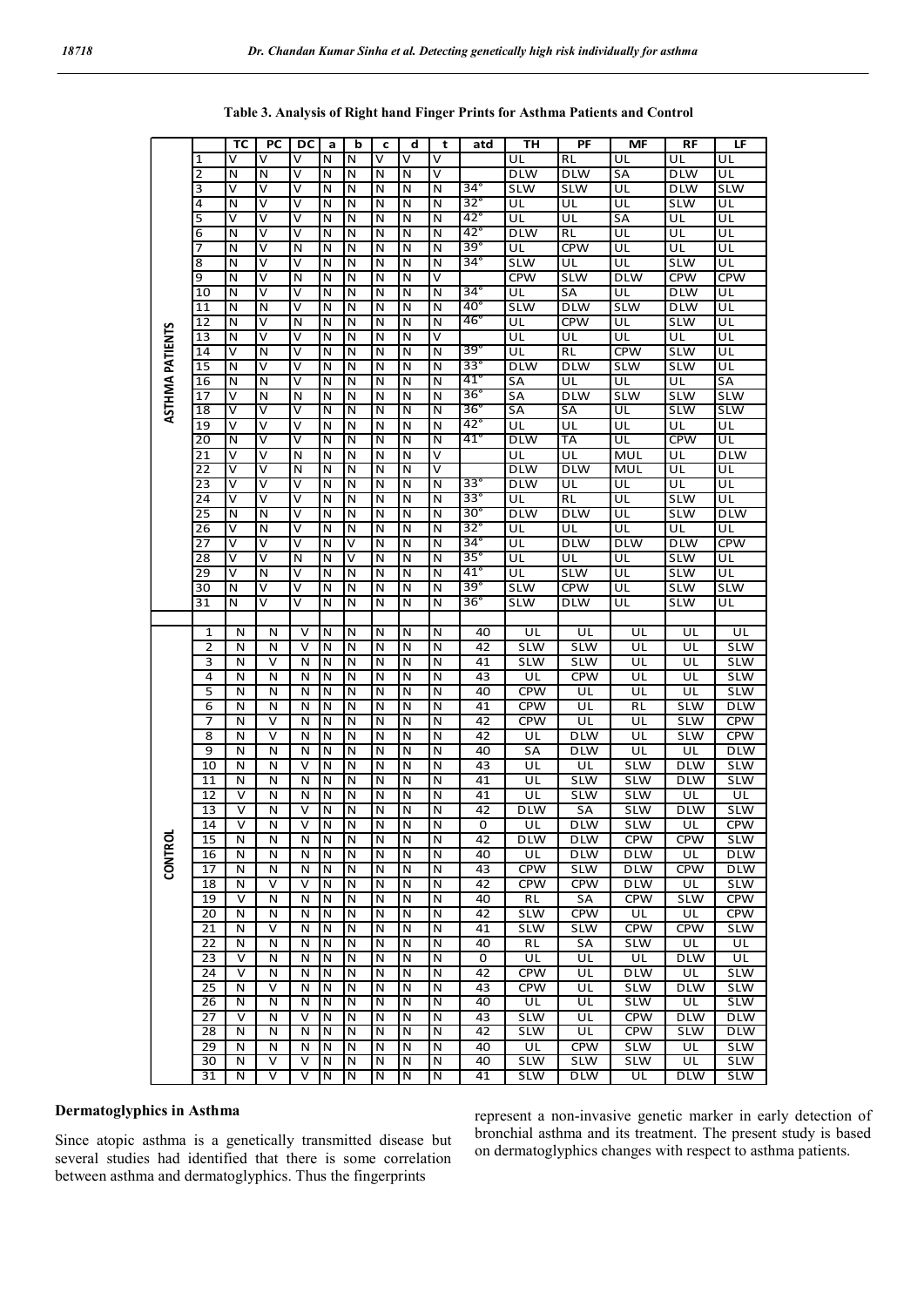|                 |                 | тс                      | PC                      | DC     | а                       | b                       | C                       | d              | t                            | atd                                     | ΤН                      | РF                       | МF                       | RF                      | LF                       |
|-----------------|-----------------|-------------------------|-------------------------|--------|-------------------------|-------------------------|-------------------------|----------------|------------------------------|-----------------------------------------|-------------------------|--------------------------|--------------------------|-------------------------|--------------------------|
|                 | 1               | v                       | v                       | V      | Ν                       | Ν                       | N                       | Ν              | N                            | 39°                                     | UL                      | UL                       | UL                       | UL                      | UL                       |
|                 | 2               | $\overline{\mathsf{v}}$ | ٧                       | v      | N                       | Ν                       | N                       | N              | N                            | $45^\circ$                              | <b>DLW</b>              | <b>SLW</b>               | $\overline{\mathsf{U}}$  | UL                      | $\overline{\mathsf{U}}$  |
|                 | 3               | ٧                       | v                       | v      | N                       | N                       | N                       | N              | a b s                        |                                         | <b>DLW</b>              | UL                       | <b>SLW</b>               | <b>SLW</b>              | UL                       |
|                 | 4               | Ν                       | N                       | v      | N                       | N                       | N                       | Ν              | N                            | $35^\circ$                              | UL                      | UL                       | UL                       | UL                      | UL                       |
|                 | 5               | N                       | ٧                       | V      | N                       | Ν                       | N                       | Ν              | N                            | $38^\circ$                              | UL                      | SA                       | UL                       | UL                      | UL                       |
|                 | 6               | $\overline{\mathsf{v}}$ | $\overline{\mathsf{v}}$ | ٧      | N                       | N                       | N                       | N              | N                            | $45^{\circ}$                            | DLW                     | RL                       | $\overline{\mathsf{U}}$  | UL                      | UL                       |
|                 | 7               | Ν                       | ٧                       | V      | N                       | N                       | N                       | N              | N                            | $39^\circ$                              | UL                      | <b>RL</b>                | UL                       | UL                      | UL                       |
|                 | 8               | N                       | ٧                       | N      | N                       | N                       | $\overline{\mathsf{N}}$ | N              | N                            | 35°                                     | UL                      | UL                       | $\overline{\mathsf{U}}$  | UL                      | UL                       |
|                 | 9               | N                       | Ν                       | N      | N                       | N                       | N                       | $\overline{N}$ | N                            | $32^\circ$                              | <b>SLW</b>              | <b>CPW</b>               | <b>DLW</b>               | <b>SLW</b>              | $\overline{\mathsf{U}}$  |
|                 | 10              | N                       | ٧                       | Ν      | N                       | N                       | $\overline{\mathsf{N}}$ | N              | N                            | 32°                                     | UL                      | $\overline{\mathsf{U}}$  | $\overline{\mathsf{U}}$  | UL                      | UL                       |
|                 | 11              | Ν                       | N                       | ٧      | N                       | Ν                       | N                       | N              | a b s                        |                                         | <b>SLW</b>              | <b>DLW</b>               | <b>DLW</b>               | UL                      | $\overline{\mathsf{U}}$  |
|                 | 12              | Ν                       | $\overline{\mathsf{v}}$ | N      | N                       | N                       | N                       | Ν              | N                            | $52^\circ$                              | UL                      | UL                       | UL                       | <b>SLW</b>              | UL                       |
|                 | 13              | ٧                       | ٧                       | v      | N                       | Ν                       | N                       | Ν              | N                            | $32^{\circ}$<br>$\overline{35^{\circ}}$ | UL                      | UL                       | $\overline{\mathsf{U}}$  | <b>SLW</b>              | $\overline{\mathsf{U}}$  |
| ASTHMA PATIENTS | 14              | N                       | $\overline{\mathsf{v}}$ | ٧      | N                       | N                       | $\overline{\mathsf{N}}$ | N              | Ñ                            | $32^{\circ}$                            | UL                      | $\overline{\mathsf{U}}$  | <b>DLW</b>               | <b>DLW</b>              | $\overline{\mathsf{U}}$  |
|                 | 15              | N<br>N                  | N<br>N                  | N      | N                       | N<br>N                  | N<br>N                  | Ν              | N<br>$\overline{\mathsf{N}}$ | $42^{\circ}$                            | UL<br><b>RL</b>         | <b>DLW</b><br>SA         | UL                       | UL<br>SLW               | <b>SLW</b><br><b>SLW</b> |
|                 | 16<br>17        | ٧                       | N                       | N<br>Ν | N<br>N                  | N                       | N                       | N<br>N         | N                            | $45^\circ$                              | <b>DLW</b>              | <b>DLW</b>               | UL<br>UL                 | <b>DLW</b>              | UL                       |
|                 | 18              | V                       | $\overline{\mathsf{v}}$ | V      | N                       | N                       | N                       | Ν              | N                            | $38^\circ$                              | DLW                     | <b>SLW</b>               | UL                       | UL                      | UL                       |
|                 | 19              | ٧                       | ٧                       | V      | N                       | N                       | Ν                       | Ν              | N                            | $43^{\circ}$                            | UL                      | UL                       | UL                       | UL                      | UL                       |
|                 | 20              | Ν                       | ٧                       | ٧      | N                       | N                       | N                       | N              | N                            | $40^{\circ}$                            | UL                      | UL                       | <b>SLW</b>               | <b>SLW</b>              | <b>DLW</b>               |
|                 | 21              | V                       | V                       | V      | N                       | N                       | N                       | Ν              | Ñ                            | $34^\circ$                              | UL                      | UL                       | UL                       | <b>SLW</b>              | UL                       |
|                 | 22              | N                       | N                       | Ν      | N                       | N                       | ${\sf N}$               | N              | a b s                        |                                         | <b>DLW</b>              | <b>DLW</b>               | UL                       | UL                      | UL                       |
|                 | 23              | Ν                       | ٧                       | V      | N                       | Ν                       | N                       | N              | N                            | $32^{\circ}$                            | UL                      | UL                       | UL                       | SLW                     | UL                       |
|                 | 24              | V                       | V                       | ٧      | N                       | Ν                       | N                       | N              | N                            | 39 <sup>°</sup>                         | UL                      | UL                       | RL                       | UL                      | UL                       |
|                 | 25              | N                       | ٧                       | V      | N                       | N                       | N                       | N              | $\overline{N}$               | 38°                                     | <b>DLW</b>              | <b>DLW</b>               | <b>DLW</b>               | <b>SLW</b>              | <b>DLW</b>               |
|                 | 26              | N                       | ٧                       | V      | Ν                       | N                       | Ñ                       | Ν              | a b s                        |                                         | UL                      | $\overline{\mathsf{U}}$  | $\overline{\mathsf{U}}$  | UL                      | $\overline{\mathsf{U}}$  |
|                 | 27              | ٧                       | $\overline{\mathsf{v}}$ | V      | Ν                       | N                       | N                       | N              | N                            | $43^{\circ}$                            | UL                      | <b>DLW</b>               | <b>DLW</b>               | <b>CPW</b>              | UL                       |
|                 | 28              | N                       | ٧                       | v      | N                       | N                       | N                       | N              | $\overline{N}$               | 35°                                     | UL                      | UL                       | UL                       | UL                      | UL                       |
|                 | 29              | N                       | ٧                       | v      | N                       | N                       | N                       | N              | N                            | 49°                                     | SLW                     | <b>SLW</b>               | <b>SLW</b>               | SLW                     | UL                       |
|                 | 30              | N                       | N                       | Ν      | N                       | Ν                       | $\overline{\mathsf{N}}$ | Ñ              | Ñ                            | $42^{\circ}$                            | <b>CPW</b>              | UL                       | <b>DLW</b>               | <b>SLW</b>              | <b>SLW</b>               |
|                 | 31              | N                       | ٧                       | ٧      | Ν                       | Ν                       | Ν                       | N              | Ν                            | $42^{\circ}$                            | <b>SLW</b>              | RL                       | UL                       | $\overline{RL}$         | <b>DLW</b>               |
|                 |                 |                         |                         |        |                         |                         |                         |                |                              |                                         |                         |                          |                          |                         |                          |
|                 | 1               | V                       | v                       | N      | N                       | N                       | N                       | N              | a b s                        |                                         | UL                      | <b>SLW</b>               | UL                       | UL                      | <b>DLW</b>               |
|                 | 2               | N                       | v                       | Ν      | Ν                       | N                       | N                       | N              | N                            | 42                                      | UL                      | <b>SLW</b>               | <b>SLW</b>               | $\overline{\mathsf{U}}$ | <b>SLW</b>               |
|                 | 3               | N                       | v                       | Ν      | N                       | N                       | N                       | N              | N                            | 41                                      | <b>SLW</b>              | UL                       | <b>SLW</b>               | UL                      | <b>DLW</b>               |
|                 | 4               | v                       | v                       | N      | Ν                       | Ν                       | N                       | N              | N                            | 40                                      | <b>SLW</b>              | <b>CPW</b>               | <b>SLW</b>               | UL                      | <b>SLW</b>               |
|                 | 5               | v                       | N                       | N      | N                       | Ν                       | N                       | N              | N                            | 43                                      | <b>CPW</b>              | UL                       | <b>DLW</b>               | UL                      | <b>CPW</b>               |
|                 | 6               | V                       | Ν                       | V      | Ν                       | Ν                       | ${\sf N}$               | N              | Ν                            | 41                                      | <b>DLW</b>              | <b>SLW</b>               | <b>DLW</b>               | <b>CPW</b>              | <b>SLW</b>               |
|                 | 7               | Ν                       | N                       | Ν      | Ν                       | N                       | N                       | N              | Ν                            | 42                                      | UL                      | UL                       | <b>SLW</b>               | <b>DLW</b>              | <b>RL</b>                |
|                 | 8               | v                       | N                       | v      | N                       | Ν                       | N                       | N              | a b s                        |                                         | <b>SLW</b>              | <b>CPW</b>               | UL                       | <b>SLW</b>              | <b>SLW</b>               |
|                 | 9               | v                       | v                       | v      | N                       | Ν                       | N                       | N              | N                            | 42                                      | SA                      | <b>SLW</b>               | <b>DLW</b>               | <b>DLW</b>              | UL                       |
|                 | 10<br>11        | v<br>$\vee$             | v                       | Ν      | Ν                       | Ν                       | N                       | N              | N                            | 42<br>41                                | UL<br><b>SLW</b>        | <b>DLW</b><br><b>DLW</b> | <b>CPW</b><br><b>DLW</b> | <b>SLW</b><br>UL        | <b>CPW</b><br>UL         |
|                 | 12              | N                       | N<br>N                  | N<br>N | N<br>Ν                  | N<br>Ν                  | N<br>N                  | N<br>N         | N<br>Ν                       | 40                                      | <b>DLW</b>              | <b>SLW</b>               | <b>SLW</b>               | <b>CPW</b>              | <b>DLW</b>               |
|                 | 13              | v                       | v                       | v      | Ν                       | Ν                       | Ν                       | N              | Ν                            | 43                                      | <b>DLW</b>              | CPW                      | <b>SLW</b>               | <b>DLW</b>              | UL                       |
|                 | 14              | N                       | v                       | v      | N                       | N                       | Ν                       | N              | abs                          |                                         | UL                      | <b>SLW</b>               | <b>SLW</b>               | <b>DLW</b>              | <b>CPW</b>               |
|                 | 15              | v                       | N                       | Ν      | N                       | N                       | N                       | N              | Ν                            | 41                                      | <b>SLW</b>              | <b>CPW</b>               | <b>DLW</b>               | UL                      | <b>CPW</b>               |
| <b>CONTROL</b>  | 16              | N                       | N                       | N      | N                       | N                       | Ν                       | N              | N                            | 42                                      | <b>DLW</b>              | $\overline{\mathsf{U}}$  | <b>SLW</b>               | <b>DLW</b>              | <b>SLW</b>               |
|                 | 17              | v                       | v                       | Ν      | Ν                       | $\overline{\mathsf{N}}$ | N                       | N              | N                            | 43                                      | $\overline{u}$          |                          | <b>CPW</b>               | <b>SLW</b>              | UL                       |
|                 | 18              | $\vee$                  | v                       | N      | N                       | N                       | N                       | N              | N                            | 41                                      | <b>CPW</b>              | <b>SLW</b>               | <b>DLW</b>               | $\overline{\mathsf{U}}$ | <b>DLW</b>               |
|                 | 19              | N                       | N                       | N      | N                       | N                       | N                       | N              | N                            | 40                                      | RL                      | SA                       | <b>CPW</b>               | RL                      | UL                       |
|                 | 20              | v                       | N                       | Ν      | Ν                       | $\overline{\mathsf{N}}$ | N                       | N              | N                            | 41                                      | <b>SLW</b>              | <b>CPW</b>               | UL                       | <b>DLW</b>              | <b>SLW</b>               |
|                 | 21              | V                       | N                       | v      | N                       | $\overline{\mathsf{N}}$ | N                       | N              | N                            | 42                                      | <b>SLW</b>              | $\overline{\mathsf{U}}$  | <b>DLW</b>               | $\overline{\mathsf{U}}$ | <b>SLW</b>               |
|                 | 22              | v                       | v                       | N      | Ν                       | N                       | N                       | N              | N                            | 43                                      | <b>DLW</b>              | <b>DLW</b>               | <b>SLW</b>               | <b>CPW</b>              | <b>DLW</b>               |
|                 | 23              | v                       | v                       | v      | N                       | N                       | N                       | N              | abs                          |                                         | <b>SLW</b>              | <b>CPW</b>               | <b>SLW</b>               | <b>DLW</b>              | UL                       |
|                 | 24              | $\vee$                  | v                       | N      | N                       | $\overline{\mathsf{N}}$ | N                       | N              | N                            | 43                                      | $\overline{\mathsf{U}}$ | $\overline{\mathsf{U}}$  | <b>DLW</b>               | <b>DLW</b>              | <b>SLW</b>               |
|                 | $\overline{25}$ | Ν                       | Ν                       | v      | $\overline{\mathsf{N}}$ | N                       | N                       | N              | Ν                            | 40                                      | <b>DLW</b>              | <b>SLW</b>               | <b>CPW</b>               | UL                      | <b>SLW</b>               |
|                 | 26              | v                       | v                       | N      | N                       | N                       | N                       | N              | N                            | 42                                      | <b>SLW</b>              | <b>DLW</b>               | $\overline{\mathsf{U}}$  | UL                      | <b>RL</b>                |
|                 | $\overline{27}$ | $\vee$                  | N                       | N      | N                       | N                       | N                       | N              | abs                          |                                         | <b>DLW</b>              | UL                       | <b>SLW</b>               | UL                      | <b>DLW</b>               |
|                 | 28              | Ν                       | v                       | N      | Ν                       | N                       | N                       | N              | Ν                            | 41                                      | <b>DLW</b>              | UL                       | <b>SLW</b>               | <b>CPW</b>              | <b>DLW</b>               |
|                 | 29              | N                       | N                       | N      | N                       | N                       | N                       | N              | N                            | 40                                      | UL                      | <b>DLW</b>               | <b>CPW</b>               | <b>SLW</b>              | <b>SLW</b>               |
|                 | 30              | v                       | N                       | N      | ${\sf N}$               | N                       | N                       | N              | abs                          |                                         | <b>SLW</b>              | <b>CPW</b>               | UL                       | <b>DLW</b>              | <b>SLW</b>               |
|                 | $\overline{31}$ | Ν                       | Ν                       | N      | N                       | N                       | N                       | N              | N                            | 43                                      | $\overline{\mathsf{U}}$ | UL                       | <b>SLW</b>               | $\overline{\mathsf{U}}$ | <b>SLW</b>               |

Table 4. Analysis of Right hand Finger Prints for Asthma Patients and Control

## MATERIALS AND METHODS

The study was conducted on 31 asthma patients and compared with 31 controls. The materials required for taking the prints

was kajal, A4 size data sheet, magnifying glass, pencil, scale and tissue paper. The fingerprints were taken by rolling finger method. The subjects were instructed to thoroughly wash their hands with soap. The kajal was applied to palm and tips of the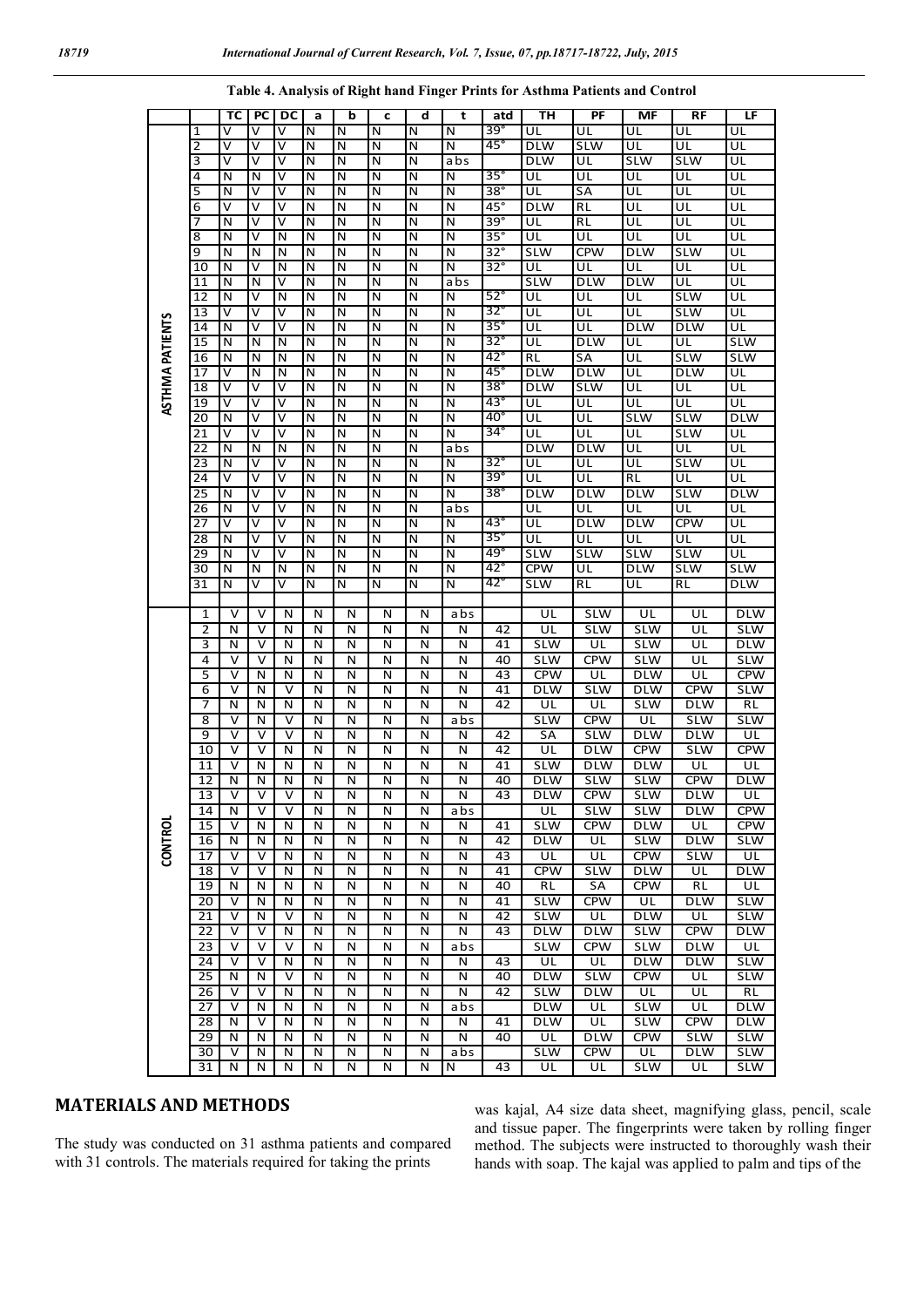| <b>Digit</b> |       | Control |                       |                | <b>Asthma patients</b> |       |                |  |
|--------------|-------|---------|-----------------------|----------------|------------------------|-------|----------------|--|
|              |       |         | Total (Rt31+Lt31)= 62 |                | Total (Rt31+Lt31)= 62  |       |                |  |
|              |       | Loop    | Whorl                 | Arch           | Loop                   | Whorl | Arch           |  |
| ı            | Rt.   | 13      | 17                    | 1              | 15                     | 13    | 3              |  |
|              | Lt.   | 10      | 20                    | 1              | 19                     | 12    | 0              |  |
|              | Total | 23      | 37                    | $\overline{2}$ | 34                     | 25    | 3              |  |
| $\mathbf{H}$ | Rt.   | 11      | 17                    | 3              | 14                     | 14    | 3              |  |
|              | Lt.   | 10      | 20                    | $\mathbf{1}$   | 19                     | 10    | $\overline{2}$ |  |
|              | Total | 21      | 37                    | 4              | 33                     | 24    | 5              |  |
| Ш            | Rt.   | 12      | 19                    | 0              | 23                     | 6     | $\overline{2}$ |  |
|              | Lt.   | 5       | 26                    | 0              | 22                     | 9     | 0              |  |
|              | Total | 17      | 45                    | 0              | 45                     | 15    | $\overline{2}$ |  |
| IV           | Rt.   | 16      | 15                    | 0              | 11                     | 20    | 0              |  |
|              | Lt.   | 14      | 17                    | $\Omega$       | 18                     | 13    | 0              |  |
|              | Total | 30      | 32                    | $\Omega$       | 29                     | 33    | 0              |  |
| $\mathbf v$  | Rt.   | 4       | 27                    | 0              | 22                     | 8     | $\mathbf{1}$   |  |
|              | Lt.   | 8       | 23                    | 0              | 25                     | 6     | 0              |  |
|              | Total | 12      | 50                    | 0              | 47                     | 14    | $\mathbf{1}$   |  |

Table 5. Distribution of Figertip patterns in Asthma patients and Control



Fig. 1. Distribution of Fingertip patterns in I digit



Fig. 2. Distribution of Fingertip patterns in II digit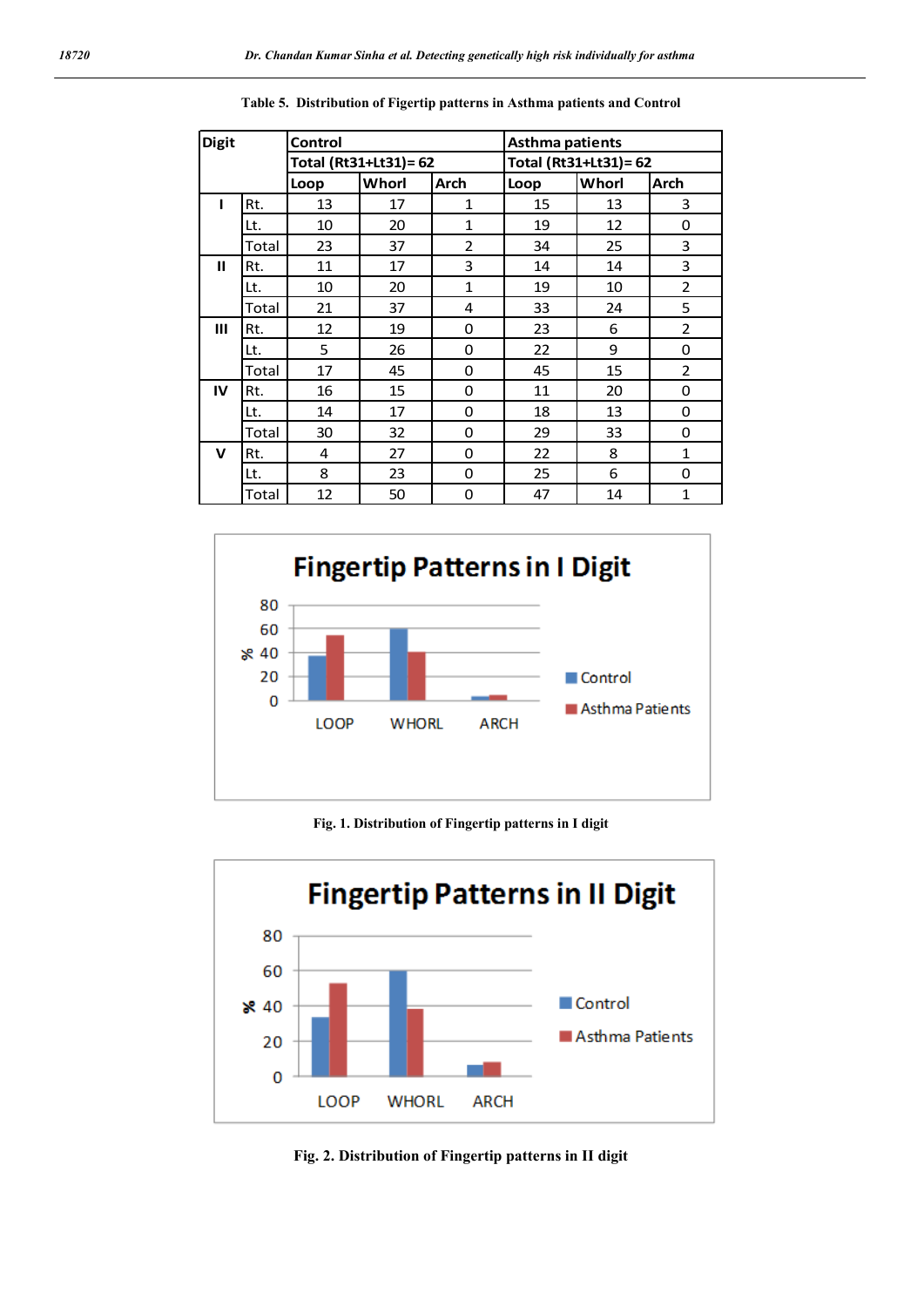

Fig 3. Distribution of Fingertip patterns in III digit



Fig. 4. Distribution of Fingertip patterns in IV digit



Fig. 5. Distribution of Fingertip patterns in V digit

fingers and then pressed and rolled against paper. The patterns which were studied and analyzed are simple arch(SA), ulnar loop(UL), modified ulnar loop(MUL), radial loops(RL), single loop whorl(SLW), double loop whorl(DLW), central pocket whorl(CPW) as well as variation in thenar crease(TC), proximal crase(PC) and distal crease(DC).

## RESULTS AND DISCUSSION

In Asthma patients, the percentage of loops was high in all digits except IVth digit with 46.77% (Fig.4). The whorl of only IVth digit (Ring finger) asthma patients was significantly high with 53.22% with respect to control. The arches of I, II, III and